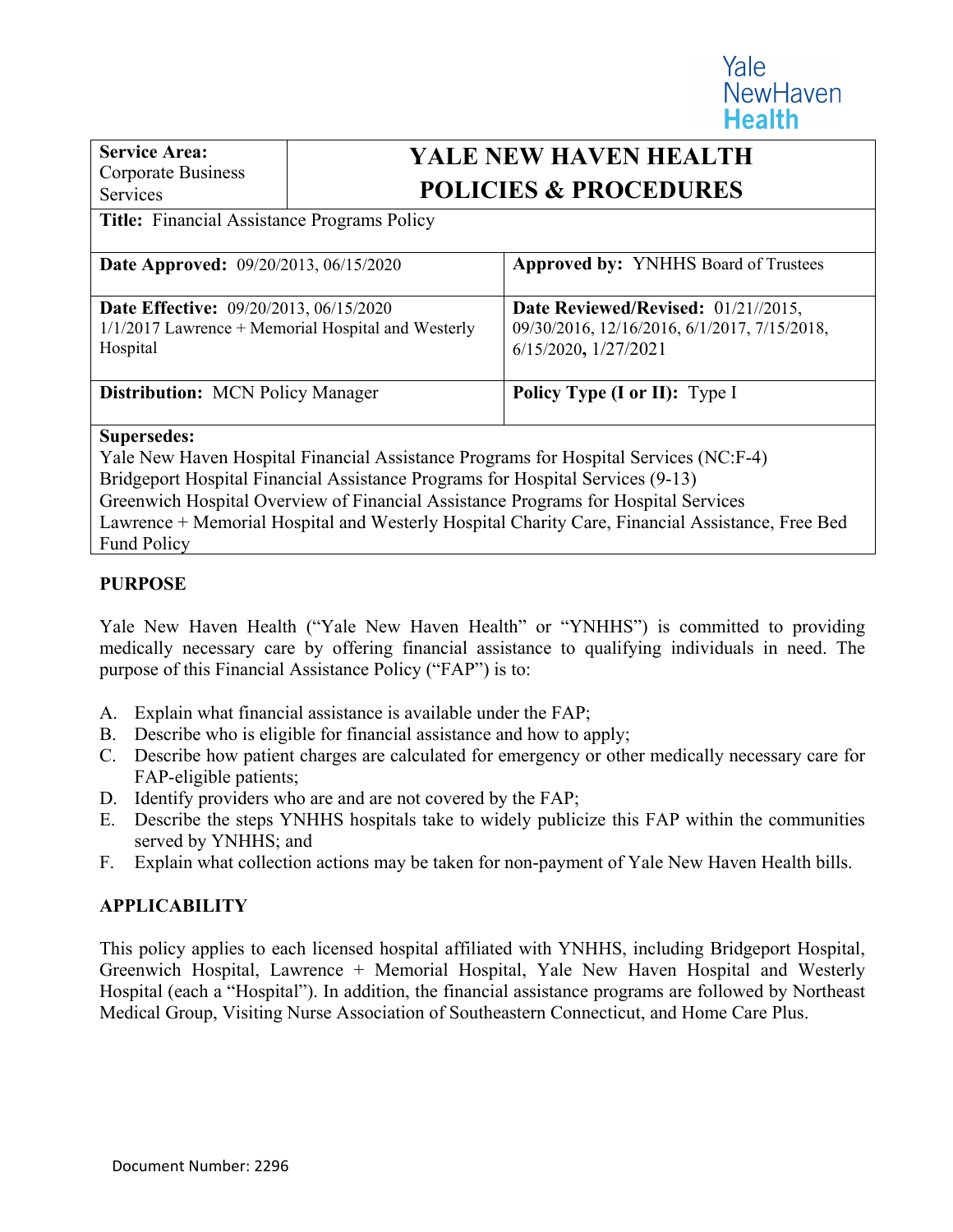# **POLICY**

**A. Responsible Officer**. The YNHHS Senior Vice President, Finance or his designee will oversee the YNHHS FAP.

# **B. Scope and Provider List**

- 1. **Emergency and Other Medically Necessary Care**. This FAP applies to emergency and other medically necessary care, including inpatient and outpatient services, billed by a Hospital. The FAP excludes: (a) private room or private duty nurses; (b) services that are not medically necessary, such as elective cosmetic surgery; (c) other elective convenience fees, such as television or telephone charges, and (d) other discounts or reductions in charges not expressly described in this policy.
- 2. **Provider List**. A list of providers who provide emergency and other medically necessary care at a Hospital can be found here: https://www.ynhh.org/patients-visitors/billing-insurance/Financial-assistance

The list indicates if the provider is covered under the FAP. If the provider is not covered under this FAP, patients should contact the provider's office to determine if the provider offers financial assistance and if so what the provider's financial assistance policy covers.

3. **Compliance with EMTALA**. Hospitals are required to comply with the Emergency Medical Treatment and Active Labor Act (EMTALA) in accordance with their policies and are also prohibited from engaging in activities that would discourage an individual from seeking emergency medical care. Nothing in this FAP limits a Hospital's obligations under EMTALA to treat patients with emergency medical conditions.

# **C. Financial Assistance Program**

Financial assistance is available to individuals who live in the United States who complete the required financial assistance application and meet the additional eligibility requirements described below. All patients should be encouraged to investigate all available sources of financial assistance including government and private assistance programs.

Decisions about financial assistance are made on a case-by-case basis and based only on financial need. Decisions never take into account age, gender, race, color, national origin, marital status, social or immigrant status, sexual orientation, gender identity or expression, religious affiliation, disability, veteran or military status or any other basis prohibited by law. The Financial Assistance Application outlines the documents required to verify family size and income. YNHHS or a Hospital may, in their discretion, approve financial assistance outside of the scope of this Policy.

**1. Free Care.** If gross annual family income is verified to be at or below 250% of the Federal Poverty Level Guidelines (*see* Attachment 1), you may qualify for free care (a 100% discount against the patient's account balance).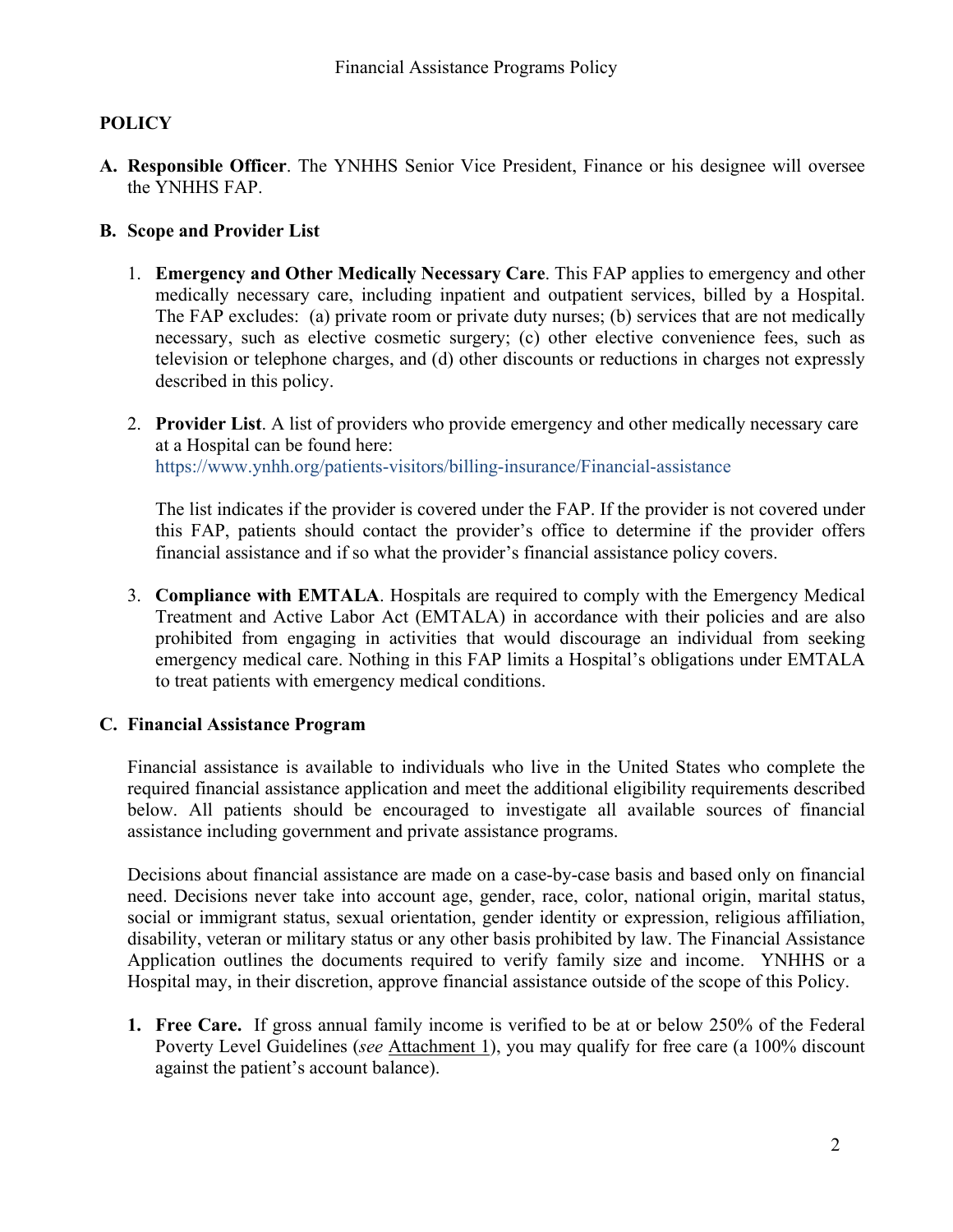- **2. Discounted Care.** If gross annual family income is verified to be between 251% and 550% of the Federal Poverty Level Guidelines, you may qualify for a discount based on a sliding scale, as shown in Attachment 1. For patients who have insurance, the discount will be applied to the patient's account balance that remains after payments from insurance or third-party payers are applied.
- **3. Hospital Bed Funds.** You may be eligible to receive financial assistance from hospital bed funds, which are funds that have been donated to the Hospital to provide medical care to patients who may be unable to afford hospital care. Eligibility is determined on a case-by-case basis and take into account donor-restrictions and, if applicable, nominations made by fund nominators. All patients who fill out the requisite financial assistance application will automatically be considered for hospital bed funds.

# **4. Other Hospital-Specific Financial Assistance programs**.

- a. **Yale New Haven Hospital Me & My Baby Program**. This program is available to Yale New Haven Hospital patients. It provides prenatal, labor and delivery services, and some post-partum care free of charge. You may be eligible if you live in New Haven County, do not have any type of health insurance and your family earns less than 2 ½ times the Federal Poverty Level. For more information or to request an application see our representatives at the Yale New Haven Hospital Women's Center or call **203-688-2481**.
- b. **Greenwich Hospital Outpatient Clinic** serves patients insured by Medicare, Medicaid, or insurances offered through Access Health CT and whose family income is less than 4 times the Federal Poverty Level Guidelines. Further, the clinic provides discounted care to individuals who are not eligible for insurance and who reside in Greenwich and have family income less than 4 times the Federal Poverty Level. For more information or to obtain an application please call 203-863-3334.
- **5. Medically Indigent.** Consideration for financial assistance also may be given to patients who do not meet the criteria, but whose medical bills exceed a certain percentage of the family's income or assets.

# **D. Limitation on Charges**

When a patient qualifies under this policy for discounted care, but not free care, the patient will not be charged more than the amount generally billed ("AGB") to individuals who have insurance covering such care.

**1. How Calculated.** YNHHS calculates AGB annually for each Hospital using the "look back method" under federal tax regulations and based on Medicare fee-for-service rates, including Medicare beneficiary cost-sharing amounts and all private health insurers that pay claims to each Hospital facility for the prior fiscal year. YNHHS may apply the percentage discount by Hospital, or may elect to use the percentage discount most favorable to YNHHS patients. AGB discounts are shown in Attachment 1.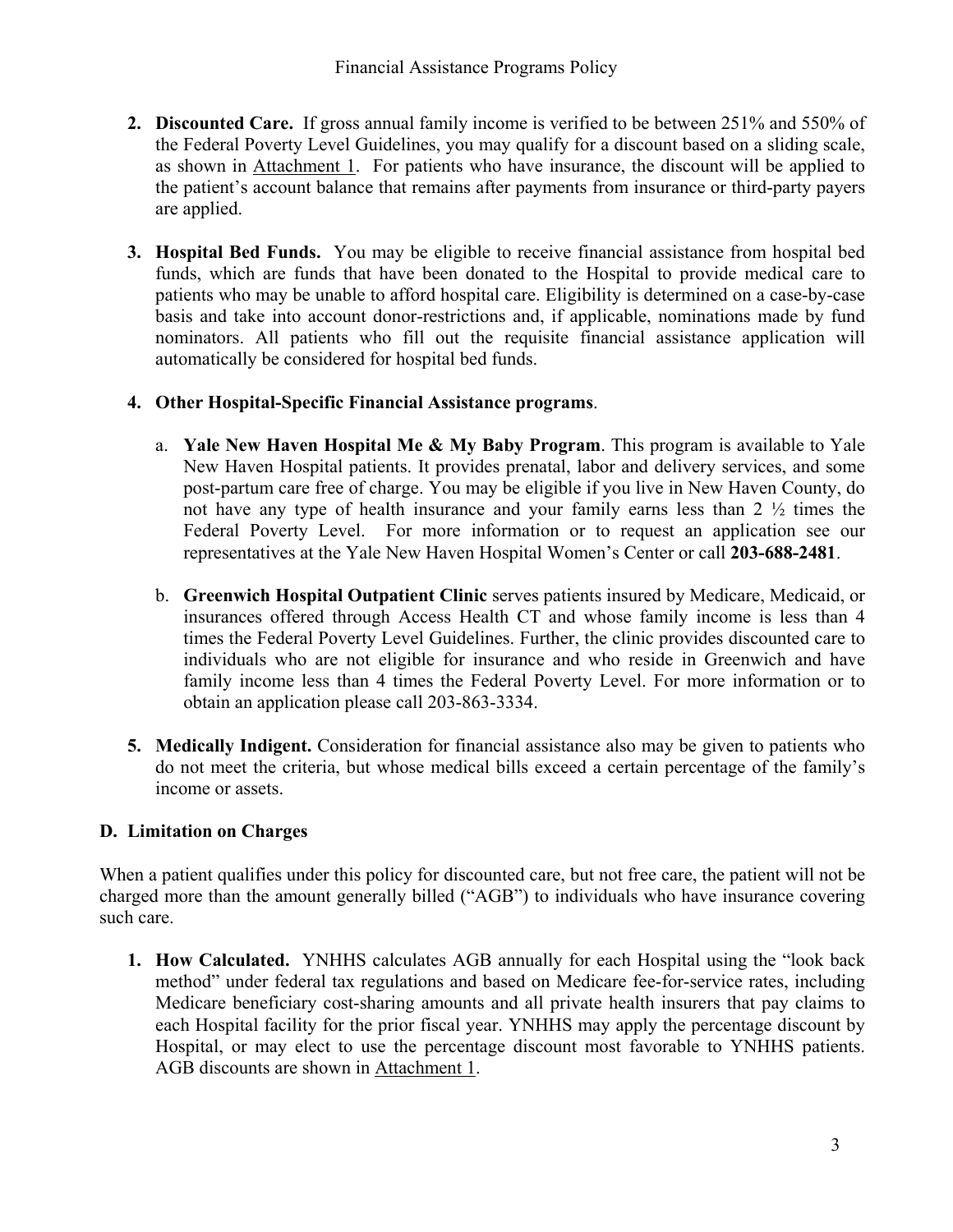# **E. Financial Assistance Application**

- **1. How to apply**. To apply for financial assistance, you must complete the YNHHS application for financial assistance ("Application"), except as provided below. You can get an Application:
	- a. Online at [www.ynhhs.org/financialassistance](http://www.ynhhs.org/financialassistance) and on each YNHHS Hospital's website.
	- b. In-person at any YNHHS Hospital patient admission or registration area. Signs and written information about financial assistance will be available in each Hospital emergency departments and patient registration areas.
	- c. By mail by calling and requesting a free copy from Patient Financial Services at (855) 547-4584.
- **2. Application**. The Application describes (i) financial assistance programs and eligibility requirements, (ii) the documentation requirements for determinations of eligibility, and (iii) the contact information for FAP assistance. The Application also explains that (i) the Hospital will respond to each Application in writing, (ii) patients may re-apply for financial assistance under the FAP at any time, and (iii) additional free bed funds become available every year. Hospitals may not deny financial assistance under the FAP based on failure to provide information or documents that the FAP or the Application do not require as part of the Application.
- **3. FAP-eligible patients**. YNHHS Hospitals will make reasonable efforts to determine eligibility and document any determinations of financial assistance eligibility in the applicable patient accounts. Once a Hospital determines that a patient is FAP-eligible, the Hospital shall:
	- a. Provide a billing statement indicating amount the individual owes as a FAP-eligible patient, including how the amount was determined and states, or describes, how the individual can get information regarding the AGB for the care;
	- b. Refund to the individual any amount he or she has paid for the care that exceeds the amount he or she is determined to be personally responsible for paying as a FAP-eligible individual, unless such excess amount is less than \$5, or such other amount set by the IRS; and
	- c. Take reasonable measures to reverse any extraordinary collection actions.
- **4. Presumptive Eligibility**. YNHHS may determine eligibility for free or discounted care under this Policy based on information regarding a patient's life circumstances obtained from sources other than the individual seeking financial assistance, including the following or similar sources:
	- a. YNHHS on behalf of each Hospital uses a third party screening tool to assist in identifying individuals with self-pay balances who have not applied for financial assistance, but whose income is less than or equal to 250% of the Federal Poverty Level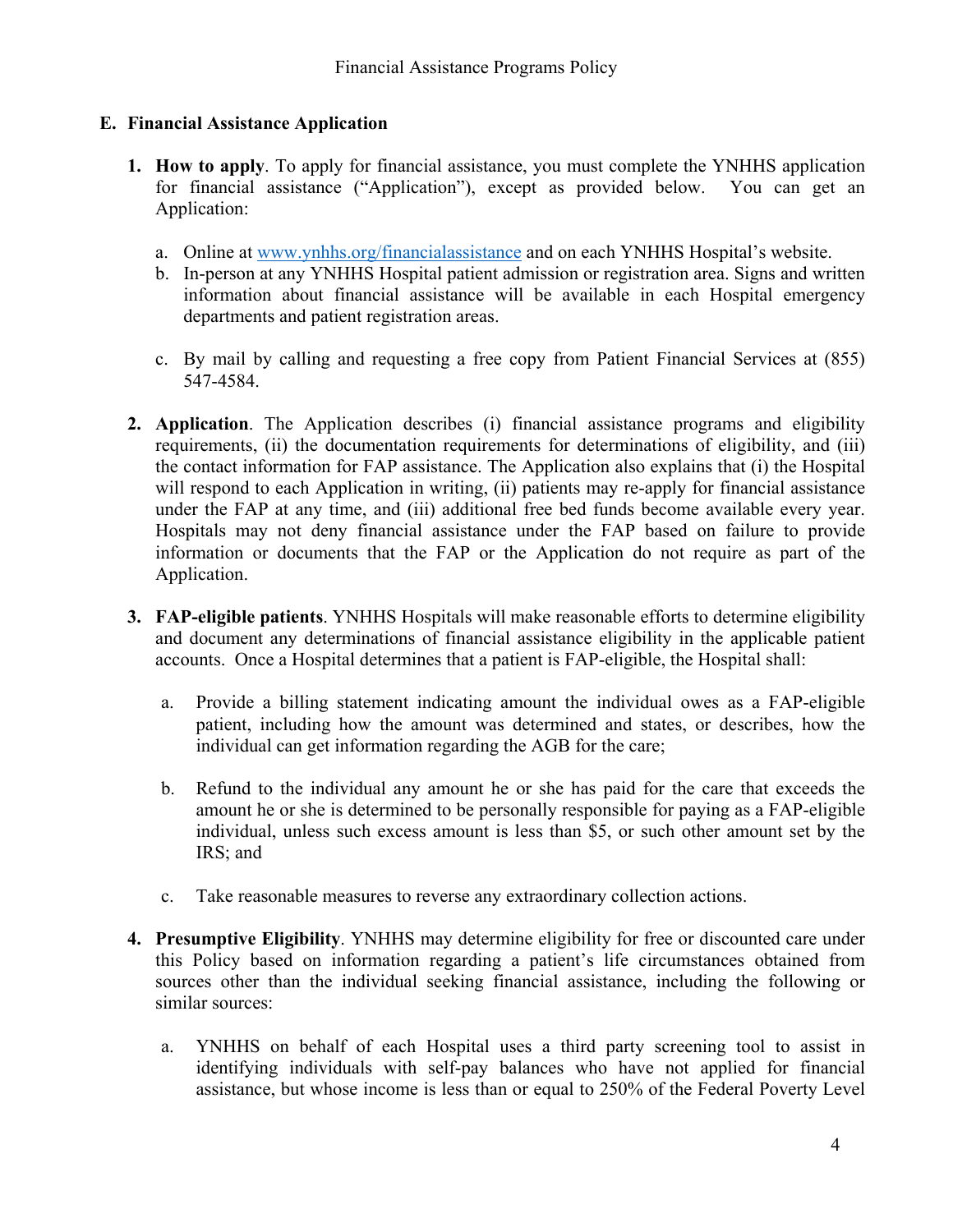(*i.e*., eligible for free care). If a patient is identified through this process outstanding hospital balances may be adjusted to charity (free) care.

- b. YNHHS is affiliated with Yale University and is the academic health center for the Yale School of Medicine. Uninsured patients served by Yale University student-run primary care clinics for low-income individuals, including the Haven Free Clinic, may be presumed eligible for free or discounted care without further need to complete a financial assistance application, upon YNHHS receiving confirmation in a form acceptable to the Senior Vice President, Finance that a person is a patient of any such clinic.
- c. YNHHS may use prior eligibility determinations to presumptively determine that the individual is again eligible for charity care under this Policy.

# **F. Relationship to YNHHS Collection Practices**

A Hospital (and any collection agency or other party to which it has referred debt) will not engage in any extraordinary collection action ("ECA") prior to 120 days after the issuance of the first post-discharge billing statement for the care and before making reasonable efforts to determine if a patient or any other individual having financial responsibility for a self-pay account (Responsible Individual(s)) is eligible for financial assistance under this FAP. Any ECA must be approved by the Sr. Vice President, Finance or his designee(s) who shall confirm prior to approval that the reasonable efforts requirements in this FAP have been met.

The Hospital will follow its A/R billing cycle in accordance with internal operational processes and practices. As part of such processes and practices, the Hospital will, at a minimum, notify patients about its FAP from the date care is provided and throughout the A/R billing cycle (or during such period as is required by law, whichever is longer) by:

- 1. All patients will be offered a plain language summary and an application form for financial assistance under the FAP as part of the discharge or intake process from a Hospital.
- 2. At least three separate statements for collection of self-pay accounts will be mailed or emailed to the last known address of the patient and any other Responsible Individual(s); provided, however, that no additional statements need be sent after a Responsible Individual(s) submits a complete application for financial assistance under the FAP or has paid in-full. At least 60 days shall have elapsed between the first and last of the required three mailings. It is the Responsible Individual(s) obligation to provide a correct mailing address at the time of service or upon moving. If an account does not have a valid address, the determination for "Reasonable Effort" will have been made. All single patient account statements of self-pay accounts will include but not limited to:
	- a. An accurate summary of the hospital services covered by the statement;
	- b. The charges for such services;
	- c. The amount required to be paid by the Responsible Individual(s) (or, if such amount is not known, a good faith estimate of such amount as of the date of the initial statement);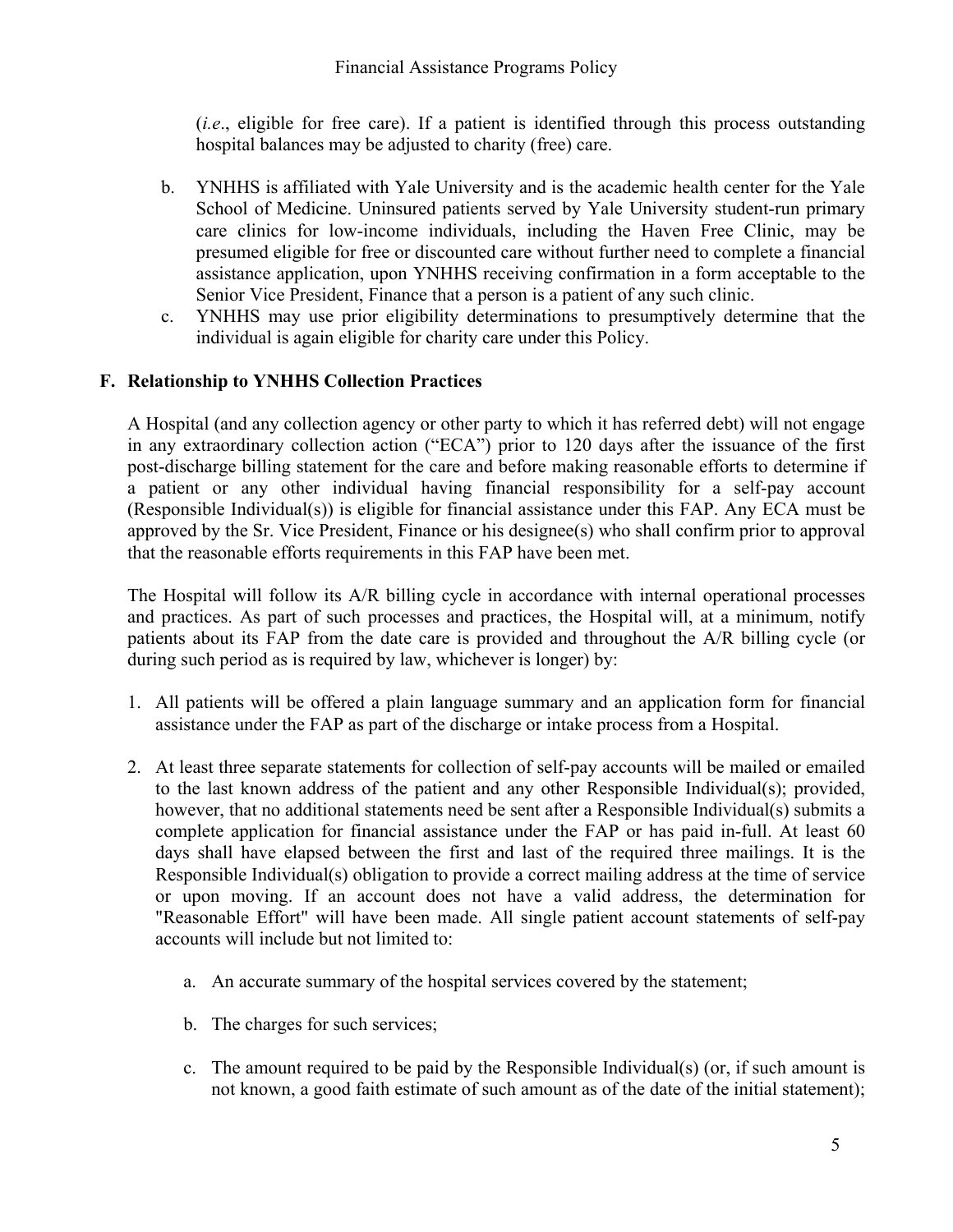and

- d. A conspicuous written notice that notifies and informs the Responsible Individual(s) about the availability of financial assistance under the FAP including the telephone number of the department and direct website address where copies of documents may be obtained.
- 3. At least one of the statements mailed or emailed will include written notice that informs the Responsible Individual(s) about the ECAs that are intended to be taken if the Responsible Individual(s) does not apply for financial assistance under the FAP or pay the amount due by the billing deadline. Such statement must be provided to the Responsible Individual(s) at least 30 days before the deadline specified in the statement. A plain language summary will accompany this statement. It is the Responsible Individual(s) obligation to provide a correct mailing address at the time of service or upon moving. If an account does not have a valid address, the determination for "Reasonable Effort" will have been made.
- 4. Prior to initiation of any ECA, an oral attempt will be made to contact Responsible Individual(s) by telephone at the last known telephone number, if any, at least once during the series of mailed or emailed statements if the account remains unpaid. During all conversations, the patient or Responsible Individual(s) will be informed about the financial assistance that may be available under the FAP.
- 5. Subject to compliance with the provisions of this policy, a YNHHS Hospital may take the ECA listed on Attachment 2 of this Policy to obtain payment for medical services provided.

# **G. Policy Availability**

Copies of the FAP, a plain language summary of the FAP and FAP application are available at [www.ynhhs.org/financialassistance.](http://www.ynhhs.org/financialassistance)

Each Hospital makes available copies of the FAP, a plain language summary of the FAP and FAP application on request, free of charge, by mail or in the Hospital Emergency Department and at all points of registration in paper form in English and the primary language of any population with limited English proficiency that constitutes the lesser of 1,000 individuals or 5% or more of the population the Hospital serves. See Attachment 3 for a list of languages.

Contact Corporate Business Services toll free at (855) 547-4584 for information regarding eligibility or the programs that may be available to you, to request a copy of the FAP, plain language summary of the FAP, FAP application form, or Billing and Collection Policy to be mailed to you, or if you need a copy of the FAP, plain language summary, or FAP application form translated to a language other than English. Further, patients may ask Patient Registration, Patient Financial Services and Social Work/Case Management about initiating the FAP application process.

Further efforts to widely publicize the FAP include publishing notices in newspapers of general circulation; providing written notice of the FAP in billing statements; providing notice of the FAP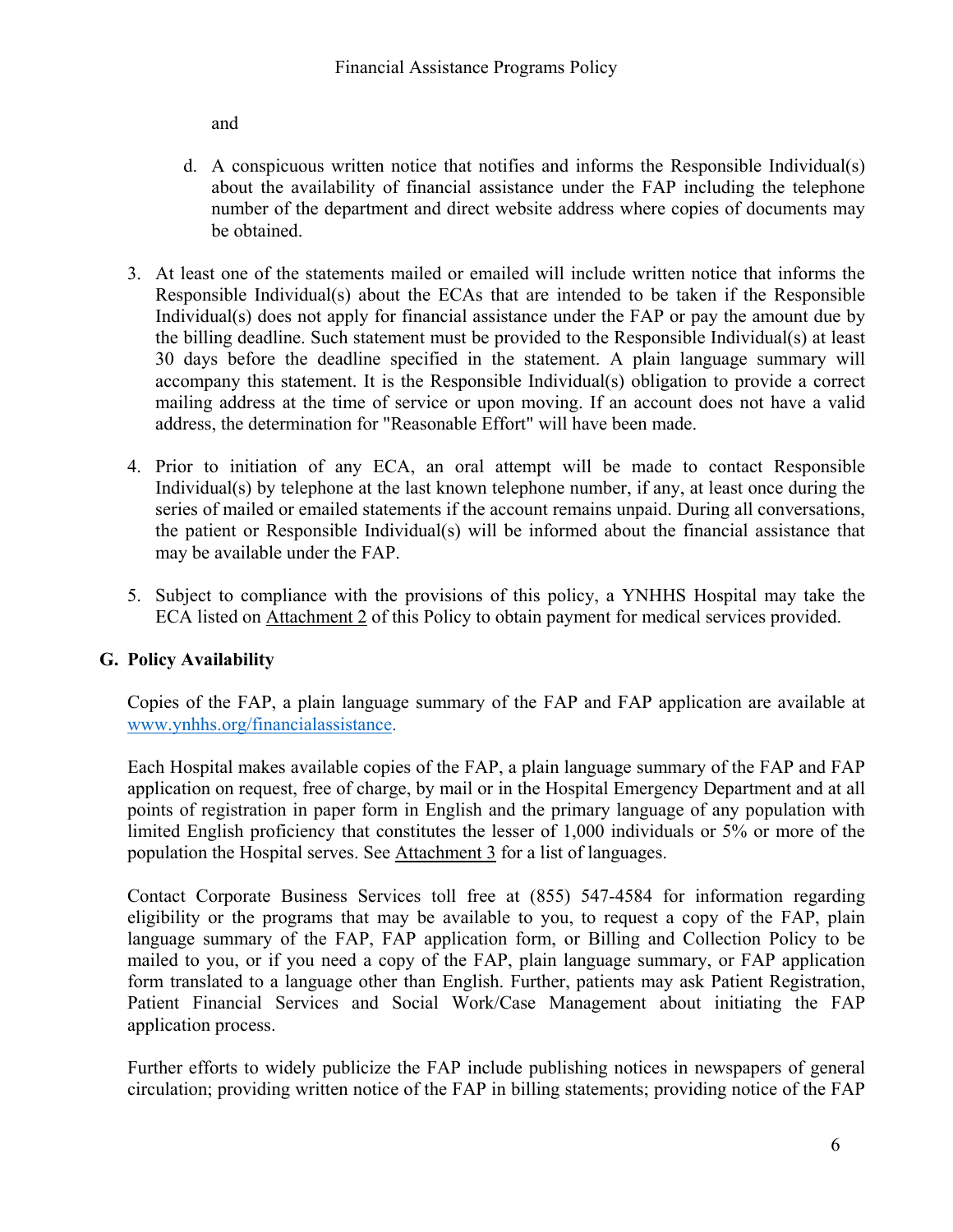in oral communications with patients regarding the amount due; and holding open houses and other informational sessions.

#### **H. Compliance with State Law**

Each Hospital shall comply with relevant State laws, including, without limitation, Connecticut General Statutes governing Collections by Hospitals from uninsured Patients and Rhode Island *Statewide Standard for the Provision of Charity Care* set forth in Section 11.3 of the Rhode Island Department of Health Rules and Regulations Pertaining to Hospital Conversions (the "RI Regulations") and the *Statewide Standard for the Provision of Uncompensated Care* set forth in Section 11.4 of the RI Regulations.

# **REFERENCES**

Internal Revenue Code 501(c)(3) Internal Revenue Code 501(r) Conn. Gen. Stat. § 19a-673 et seq. RI Regulations 11.3 and 11.4

#### **RELATED POLICIES**

YNHHS Billing and Collections Policy YNHHS EMTALA Policy: Medical Screening/Stabilization, On-Call and Transfer Yale New Haven Hospital Policy – Distribution of Free Care Funds NC:F-2 Greenwich Hospital Outpatient Center Policies and Procedures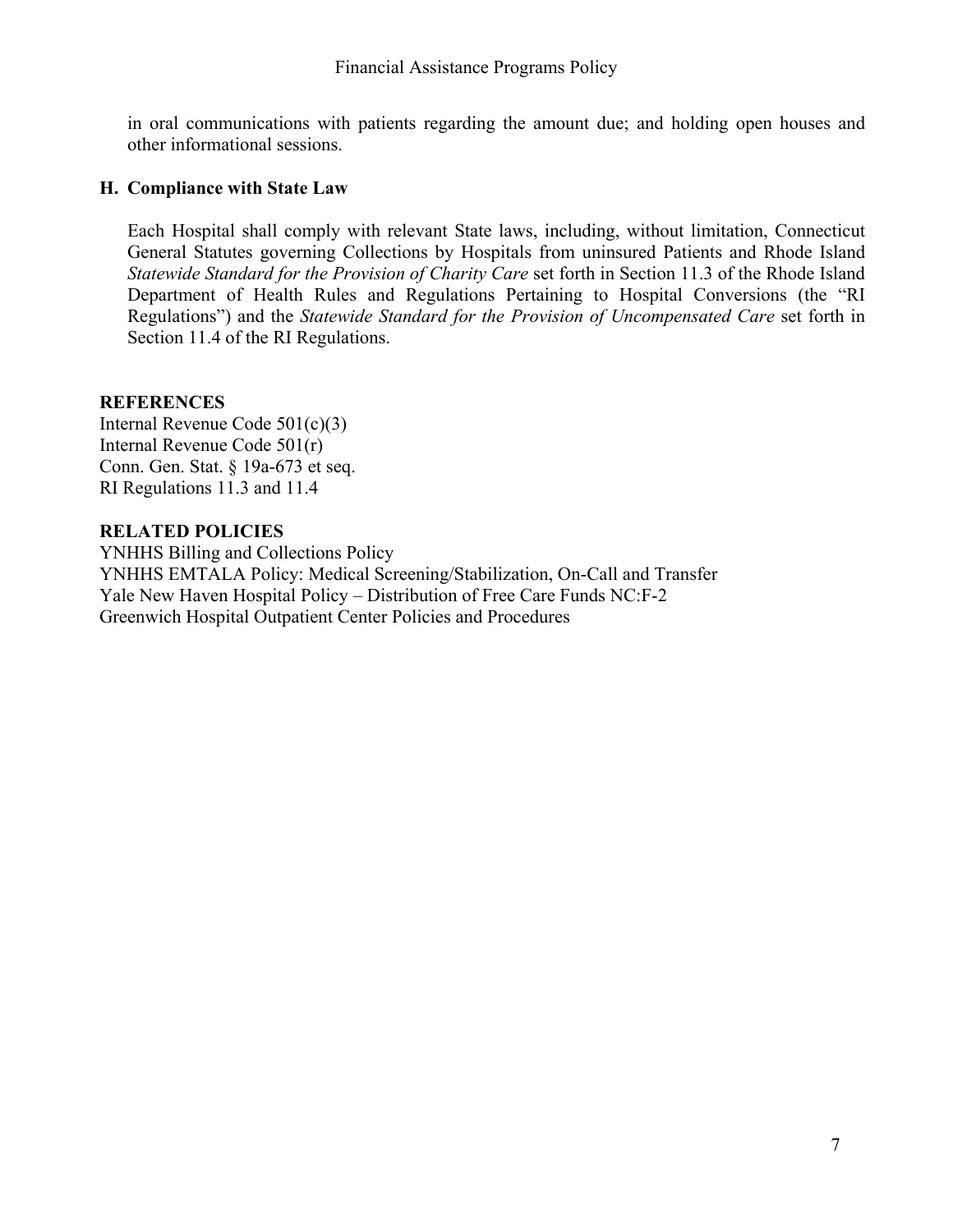# **Attachment 1**

# **Federal Poverty Guidelines (FPG) & Sliding Scale for Financial Assistance**

FPG amounts are updated periodically in the Federal Register by the United States Department of Health and Human Services. Current FPG amounts are available at [http://aspe.hhs.gov/poverty-guidelines.](http://aspe.hhs.gov/poverty-guidelines)

As of January 27, 2021, FPG amounts were as follows. *These amounts are subject to change.* Patients eligible for financial assistance under this Policy will receive assistance at all Yale New Haven Health Hospitals as follows:

|                       | <b>FAP Name</b>                           | <b>Free Care</b>                               | <b>Discounted Care</b>    | <b>Sliding Scale A</b>  | <b>Sliding Scale B</b>  | <b>Sliding Scale C</b>  |
|-----------------------|-------------------------------------------|------------------------------------------------|---------------------------|-------------------------|-------------------------|-------------------------|
|                       | <b>Coverage Eligibility</b>               | <b>Insured or Uninsured</b><br><b>Patients</b> | <b>Uninsured Patients</b> | <b>Insured Patients</b> | <b>Insured Patients</b> | <b>Insured Patients</b> |
|                       | <b>FAP Discount</b>                       | 100%                                           | 70%                       | 35%                     | 25%                     | 15%                     |
|                       | <b>Gross Income</b><br><b>Eligibility</b> | 0% - 250% FPL                                  | 251% - 550% FPL           | 251% - 350% FPL         | 351% - 450% FPL         | 451% - 550% FPL         |
| Size<br><b>Family</b> |                                           | $$0 - $32,200$                                 | \$32,201 - 70,840         | \$32,201 - \$45,080     | \$45,081 - \$57,960     | \$57,961 - \$70,840     |
|                       | $\overline{2}$                            | $$0 - $43,550$                                 | \$43,551 - \$95,810       | \$43,551 - \$60,970     | \$60,971 - \$78,390     | \$78,391 - \$95,810     |
|                       | 3                                         | $$0 - $54,900$                                 | \$54,901 - \$120,780      | \$54,901 - \$76,860     | \$76,861 - \$98,820     | \$98,821 - \$120,780    |
|                       | 4                                         | $$0 - $66,250$                                 | \$66,251 - \$145,750      | \$65,251 - \$92,750     | \$92,751 - \$119,250    | \$119,251 - \$145,750   |
|                       | 5                                         | $$0 - $77,600$                                 | \$77,601 - \$170,720      | \$77,601 - \$108,640    | \$108,641 - \$139,680   | \$139,681 - \$170,720   |
|                       | 6                                         | $$0 - $88,950$                                 | \$88,951 - \$195,690      | \$88,951 - \$124,530    | \$124,531 - \$160,110   | \$160,111 - \$195,690   |

# **AGB Calculations**

AGB percentages are calculated annually. Calendar year 2021 AGB (% of charges) per Hospital are: BH 32.6%, GH 34.8%, LMH 37.7%, YNHH 34.6% and WH 30.1%. Accordingly, the percentage discount most favorable to YNHHS patients eligible for discounted care under this Policy for 2021 would be to pay no more than 30% of gross charges.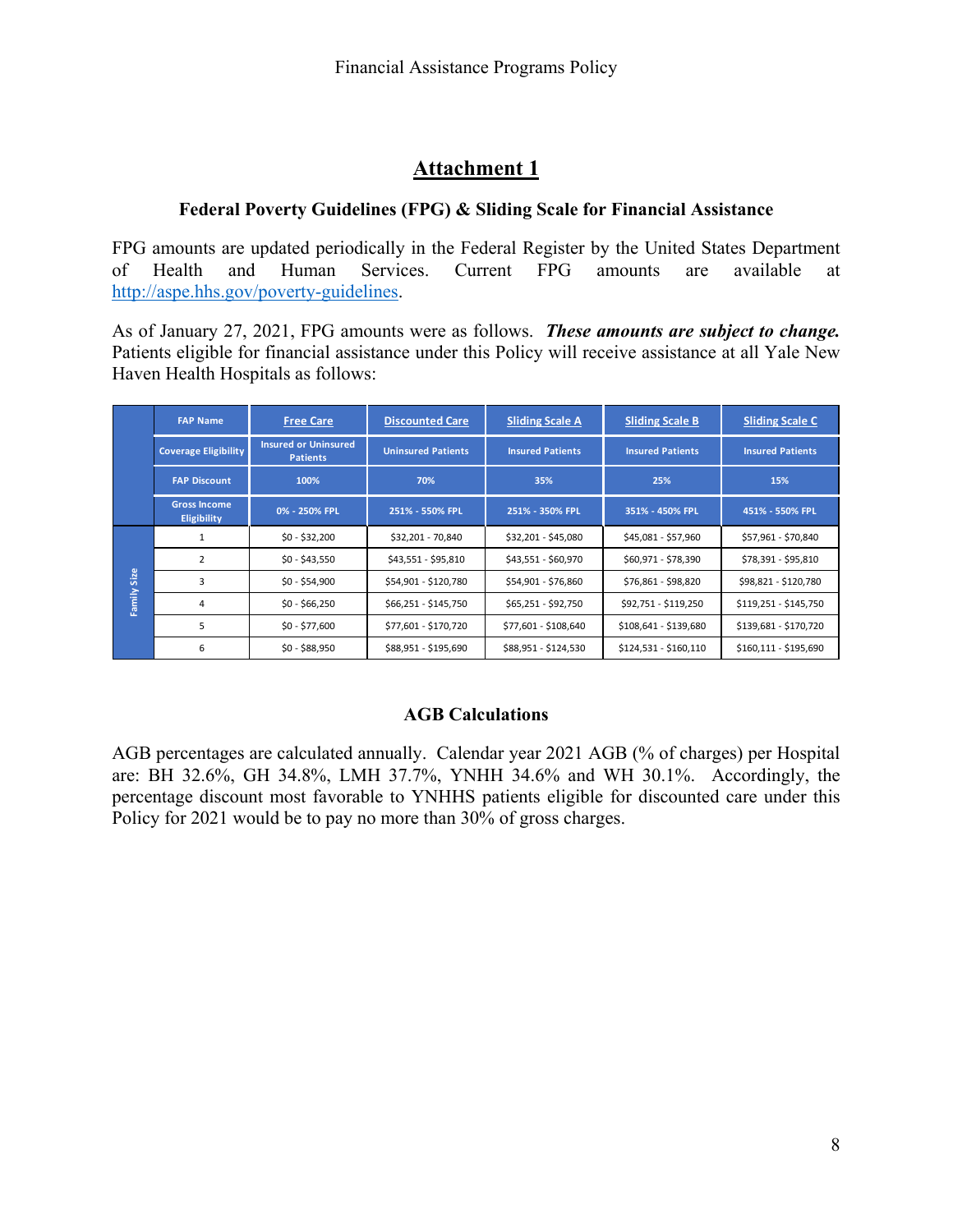#### **Attachment 2**

#### **EXTRAORDINARY COLLECTION ACTIONS**

#### **Property Liens**

Liens on personal residences are permitted only if:

- a) The patient has had an opportunity to apply for free bed funds and has either failed to respond, refused, or been found ineligible for such funds;
- b) The patient has not applied or qualified for other financial assistance under the Hospital's Financial Assistance Policy, to assist in the payment of his/her debt, or has qualified, in part, but has not paid his/her responsible part;
- c) The patient has not attempted to make or agreed to a payment arrangement, or is not complying with payment arrangements that have been agreed to by the Hospital and patient;
- d) The aggregate of account balances is over \$10,000 and the property(ies) to be made subject to the lien are at least \$300,000 in assessed value; and
- e) The lien will not result in a foreclosure on a personal residence.